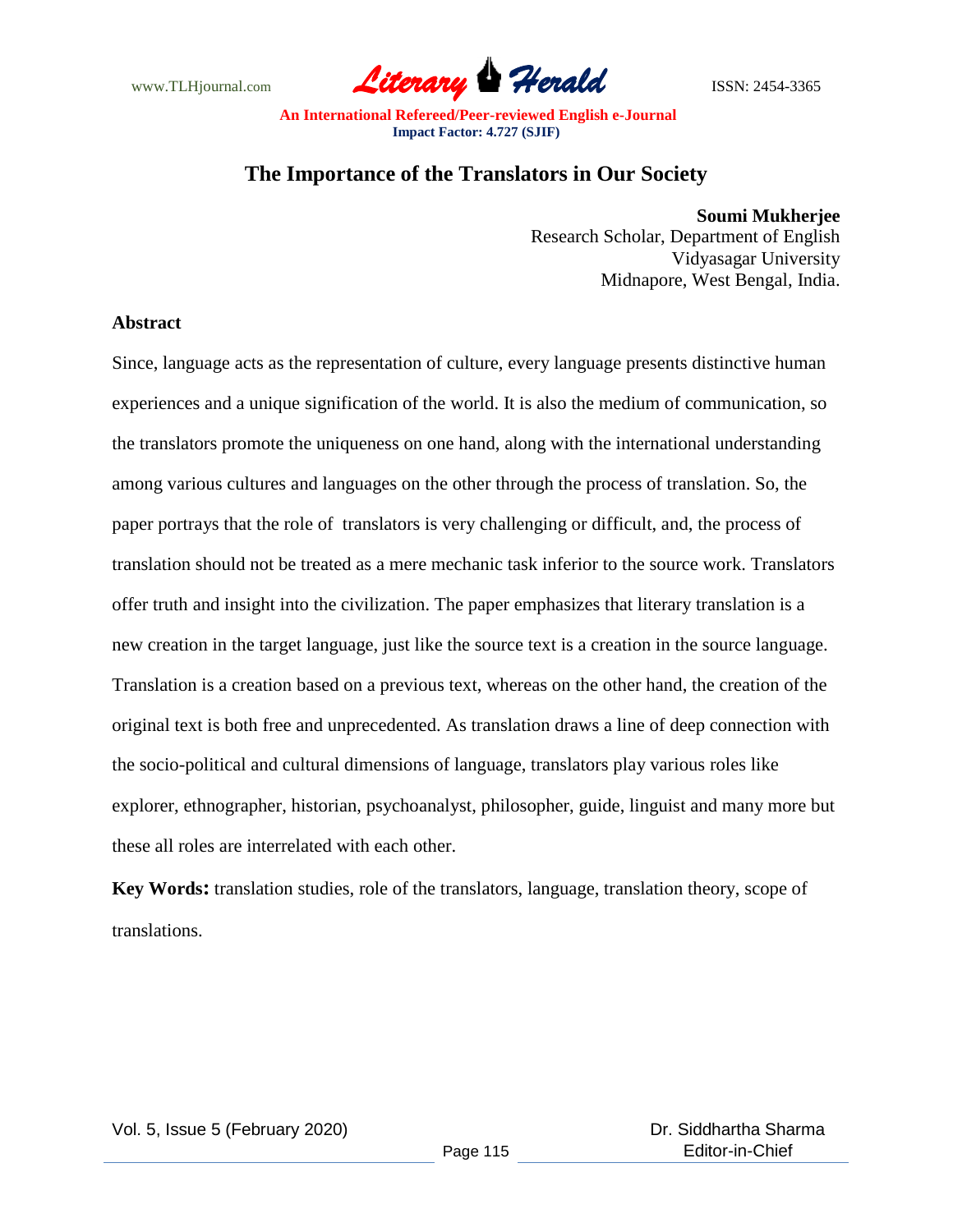

## **Introduction**

Besides being a citizen of a particular nation, we are also the members of the world community and this gives us a greater identity. The global recognition demands us to involve ourselves into the international affairs for dissolving the existing difficulties for the amelioration of our world and "language" plays the key role in this regard since communication, realising and adapting the cultural otherness are the integral steps to evoke the notion of oneness. 'Language' is a system of conventional spoken, or written symbols by means of which human beings, as members of a social group and participants in its culture, express themselves. Since, every language represents a particular culture, the process of translation mainly conveys the idea of interlingual communication or interaction between various social groups.

### **Translation: Definitions**

Etymologically, the word "translation" comes from the Latin "*translatio*" which again comes from the past participle, "*translatus*" of "*transferre*" ("*trans*", means "across" + "*ferre*", means "to carry" or "to bring"). So, this means "to carry across" or "to bring across." The word "Translation" has been defined from different perspectives by several critics, like, translation has been defined as an "art" by Theodore Savory, it is a "craft" for Eric Jacobson, and it has been classified as "science" by Eugene Nida. Nida justly explains, "Definitions of proper translating are almost as numerous and varied as the persons who have undertaken to discuss the subject. This diversity is in a sense quite understandable; for there are vast differences in the materials translated, in the purpose of the publication, and in the needs of the prospective audience" (161). Bell emphasized the definition of translation stated by French theorist, Dubious. Dubious states, " Translation is the expression in another language (or the target language) of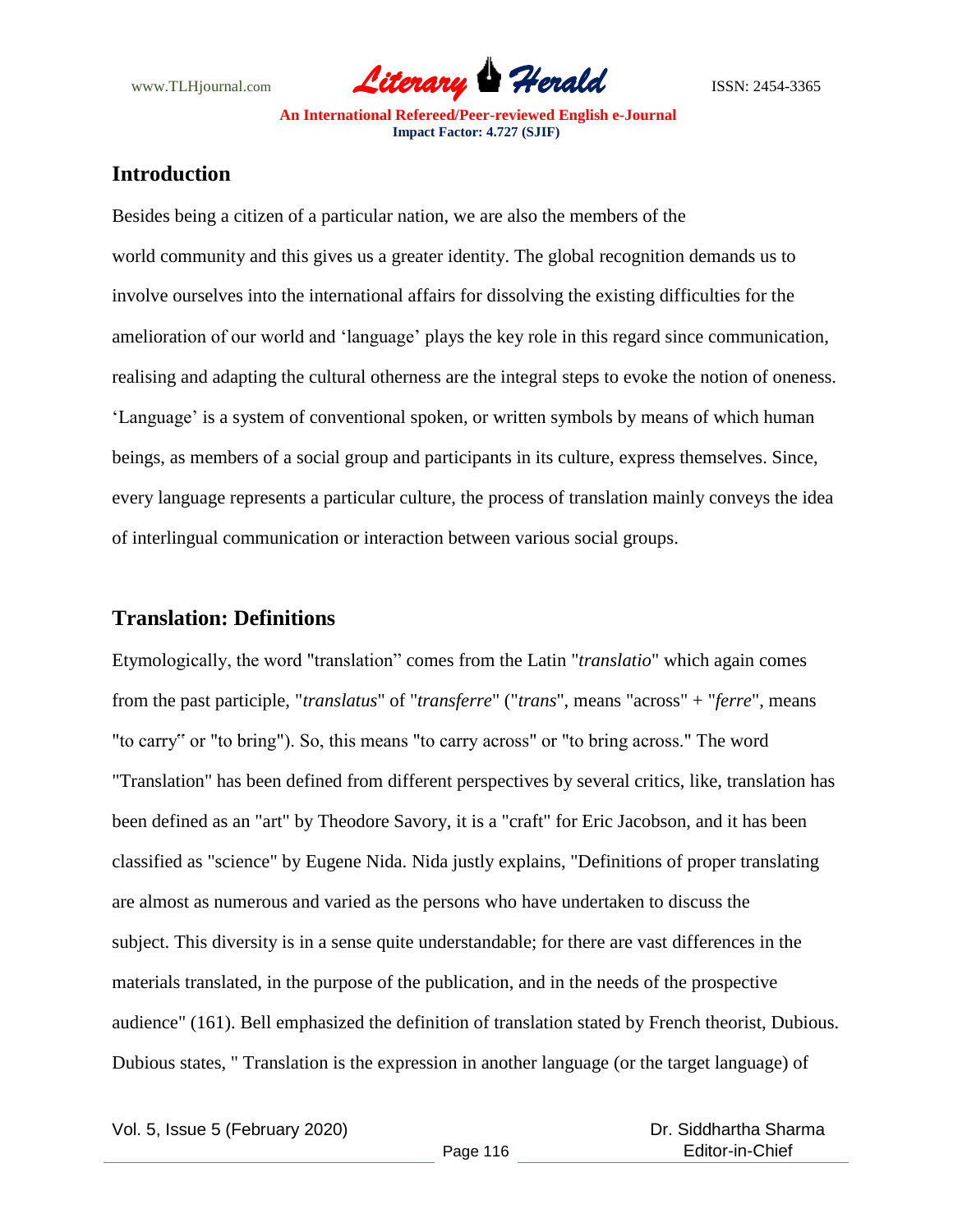

what has been expressed in another, source language, preserving semantic and stylistic equivalences." in *Procedures and Strategies for the Translation of Culture*. Vladirnir Ivir states that, "Translation is a way of establishing contact between cultures. One might even claim that cultural contact as such presupposes translation and that the exchange of goods of material and spiritual culture is not possible without translation. The reason for this is the fact that language and culture are inextricably interwoven and that the integration of an element into a culture [. . .] cannot be said to have been achieved unless and until the linguistic expression of that element has been integrated into the language of that culture [...I translating means translating cultures, not languages"(1995:36)."Translation is the replacement of a representation of a text in one language by a representation of an equivalent text in a second language" ( Hartmann & Strok 1972:713). Roman Jakobson elucidates about three types of interpretation -- 1. Intralingual translation or rewording, 2. Interlingual translation or translation proper and 3. Intersemiotic translation or transmutation. Nord discusses about two senses of translation: wide and narrow. "Translation is, in a narrow sense, any translational action where a source text is transferred into a target culture and language" (Nord, 2007: 141). According to Sager, translation should reflect the settings where the process of translation takes place (Sager 1994:293).

### **Different Roles Of A Translator**

Despite all these significant factors, traditionally, translation has been treated as a mechanic task, which is devoid of inspiration, originality and creativity. Accordingly, the translated text has been placed in a position lower than the original text. "...the translator's activity has been related to evil and blasphemy, to indecency and transgression" (Arrojo, 1995:21). In today's world, the activity of a translator is still underestimated. They are often lebelled as "manipulators." Baker

Vol. 5, Issue 5 (February 2020)

 Dr. Siddhartha Sharma Editor-in-Chief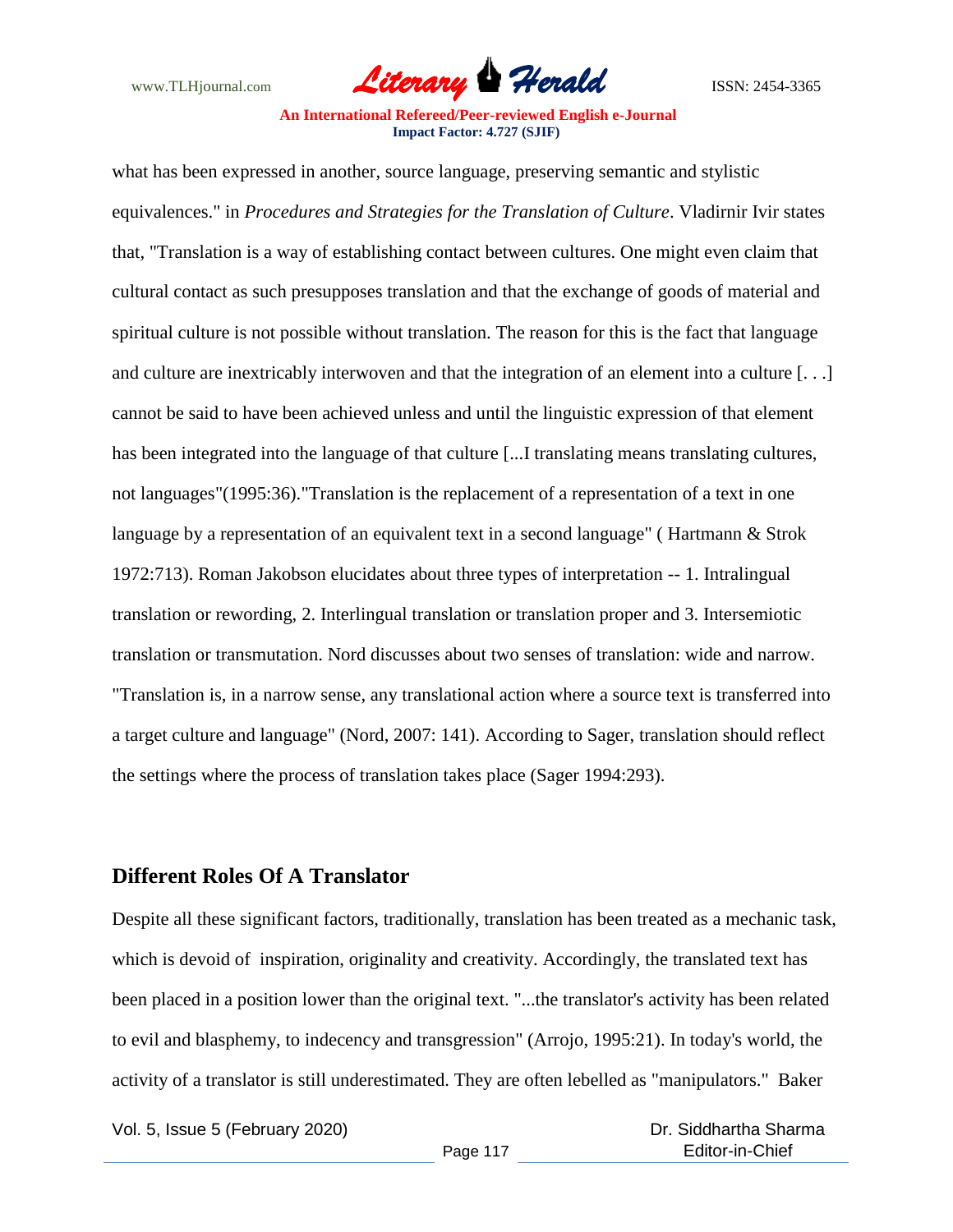

has lebelled translators as "traitors" in his *Routledge Encyclopaedia of Translation Studies*. The role of translators is deliberately related to the process of translation, what it involves to become an actual translator requires to be stated. Translators are the instruments for transferring messages or informations from one language to the other, while preserving the underlying cultural and discoursal ideas, ethics and values (Azabdaftary, 1996). The process of translation includes primary communication between the author and the translator, and the secondary metacommunication between the translator and his/her readers and on the basis of this argument, the language of the translation is referred to as "metalanguage" by Hatim and Mason in *Discourse and the Translator*. The text which is composed from another text is a "metatext" according to Popovic. A translator's role is to create such circumstances under which the source language author and the target language reader can interact with each other (Lotfipour, 1997). "A translator should have "...knowledge and skills that are common to all communicators, but...in two languages at least" ( Bell, 1991:36). Koller describes translation as a "text-processing activity" and simultaneously highlights the significance of "equivalence". According to him, "Translation can be understood as the result of a text-processing activity, by means of which a source-language text is transposed into a target-language text.. Between the resulting text in L2 (the target-language text) and the source text L1 (the source-language text) there exists a relationship which can be designated as translational, or equivalence relation" (Koller, 1995: 196). As a mediator and communicator, the translator intervenes into various cultures and reproduces the original text of another language, and of another cultural dimensions, human experiences and ideology. Aristotle declared, "Speech is the representation of the experiences of the mind" in his *On Interpretation*. "Ideology, a term I shall define generally as an ensemble of social representations, values and beliefs that are realized in lived experience and in the last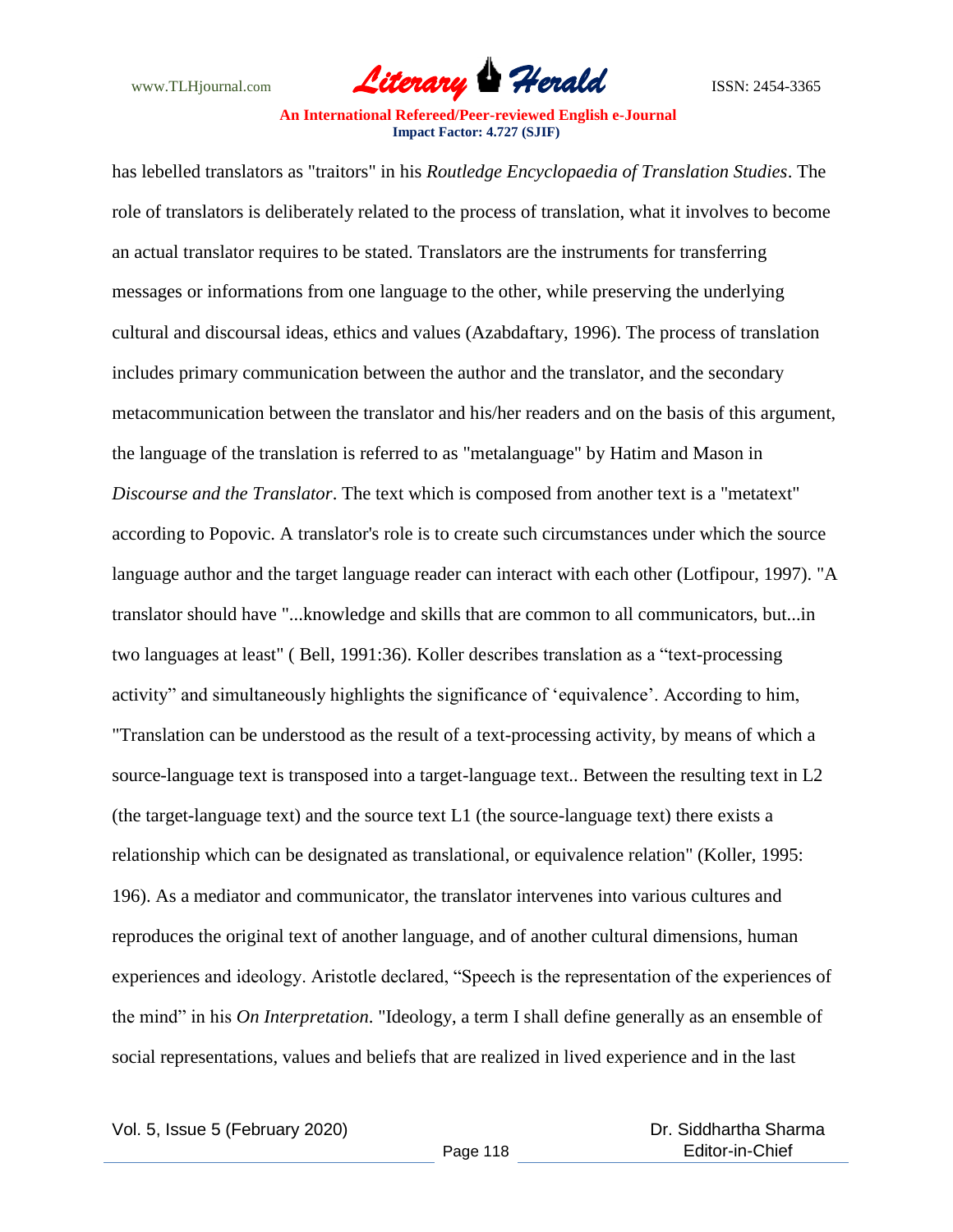

instance serve the interests of a definite class" (Venuti, 1995:186). Translation can also be defined as "cultural textualisation" as the translation is a transference and communication between traditions and texts. Wolfs argues that translation studies and anthropological studies are dealing with the same issues on the basis of "translating between cultures". M. Wolf has pointed out, "there is an overlap between translation and ethnography, if one thinks of both of these disciplines as an act of representation or rather textualisation of something observed" (1995:123). Therefore the translator can be at the same time an ethnographer who explores and describes linguistic phenomena, which exist in a particular setting of a community. As the ethnographer translates the symbols of tradition, in the same way the translator translates the symbols of a language. Like, ethnography is not unambiguous in nature, translation is not a neutral process. The interpretation of the text and it's translation completely depend upon the translator's individual values, his/her socio-economic and political ideology, perspective towards reality and the vast internal dictionary. Thus, translation stops being just rewriting and starts including manipulation. Venuti suggests in his *The Translator's Invisibility* that in order to make the translators visible, they have to be invisible.The concept of "abusive fidelity" formulated by Philip Lewis is a theorization which acknowledges the abusive, equivocal relationship between the translation and the original text. Anjana Tiwari has indicated that the seemingly infidel nature can be an attempt to assert the contemporaneity of the translated text in her essay "Translation or Transcreation". "Contemporary studies on translation are aware of the need to examine in depth the relationship between the production of knowledge in a given culture, and its transmission, relocation and reinterpretation in the target culture" (Alvarez & Vidal, 1996:2). In the present global-village, in the age of mass-communication and informations, no two languages, or cultures are equal in nature, they exist in unequal relations. Thus, translation takes place in the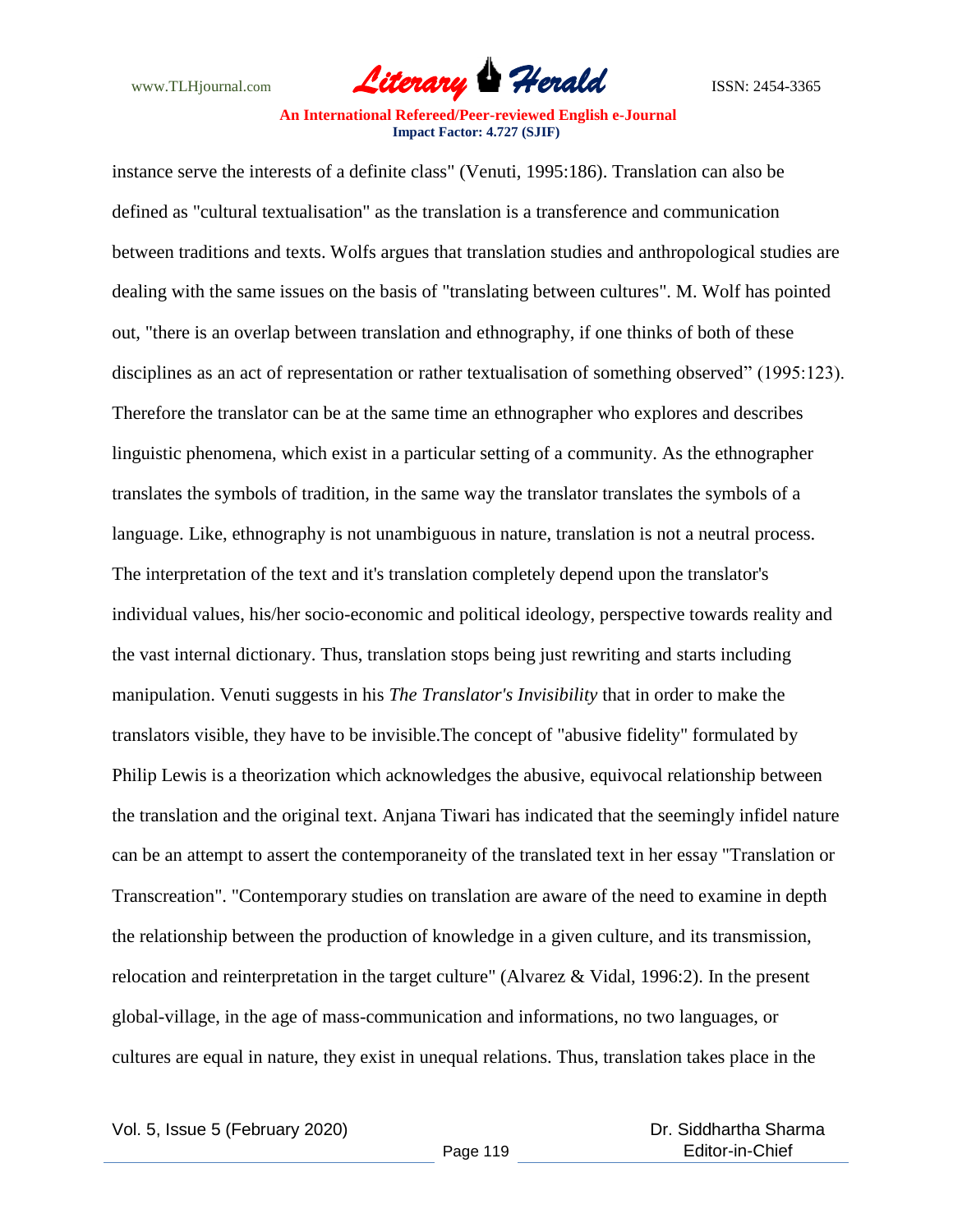

these unequal settings. In their preface to the book *Women Writing in India: 600 B.C to the Resent. Volume II: The Twentieth Century* (1993), Tharu and Lalitha explain that translation happens where two, invariably unequal worlds make a collision. It does not intend that cultures are homogeneous and compartmentalized. Sherry Simon says, " The idea of culture as an envelope which securely binds all the members of a national community within the same coherence of meaning today belongs to the realm of myth. The great migrations of postcolonialism have produced a new socio-demographic situation: all western nations now have increasingly mixed populations. The ease and rapidity of global communication have created an international mass culture, which competes and interacts with local forms" (Simon, Gender 152- 153). Taft's 1981 definition of cultural mediator (as cited in "Katan 1999/2004", p.17) is incorporated into the translation studies to create a point in favour of the translators as mediators: "a person who facilitates communication, understanding and action between persons or groups who differ with respect to language and culture. The role of the mediator is performed by interpreting the expressions, intentions, perceptions and expectations of each cultural group to the other, that is, by establishing and balancing the communication between them. "This fact also shows that translation has a great historical significance . When a translator is getting involved into the process translation, he/she has to place his/her translation within the framework of time, in terms of linguistics such as contemporary grammatical structures, up-to-date terms and of course in terms of cultural and social structures. For example, a translator would work differently if he/she were translating in a country with a specific linguistic regime or a country not very familiar with technological advances. Philippe Laku-Lambart says, "We should consider the fact that all European languages are being translated into English. This in itself means something: not that the national languages will become extinct, but translating into English and American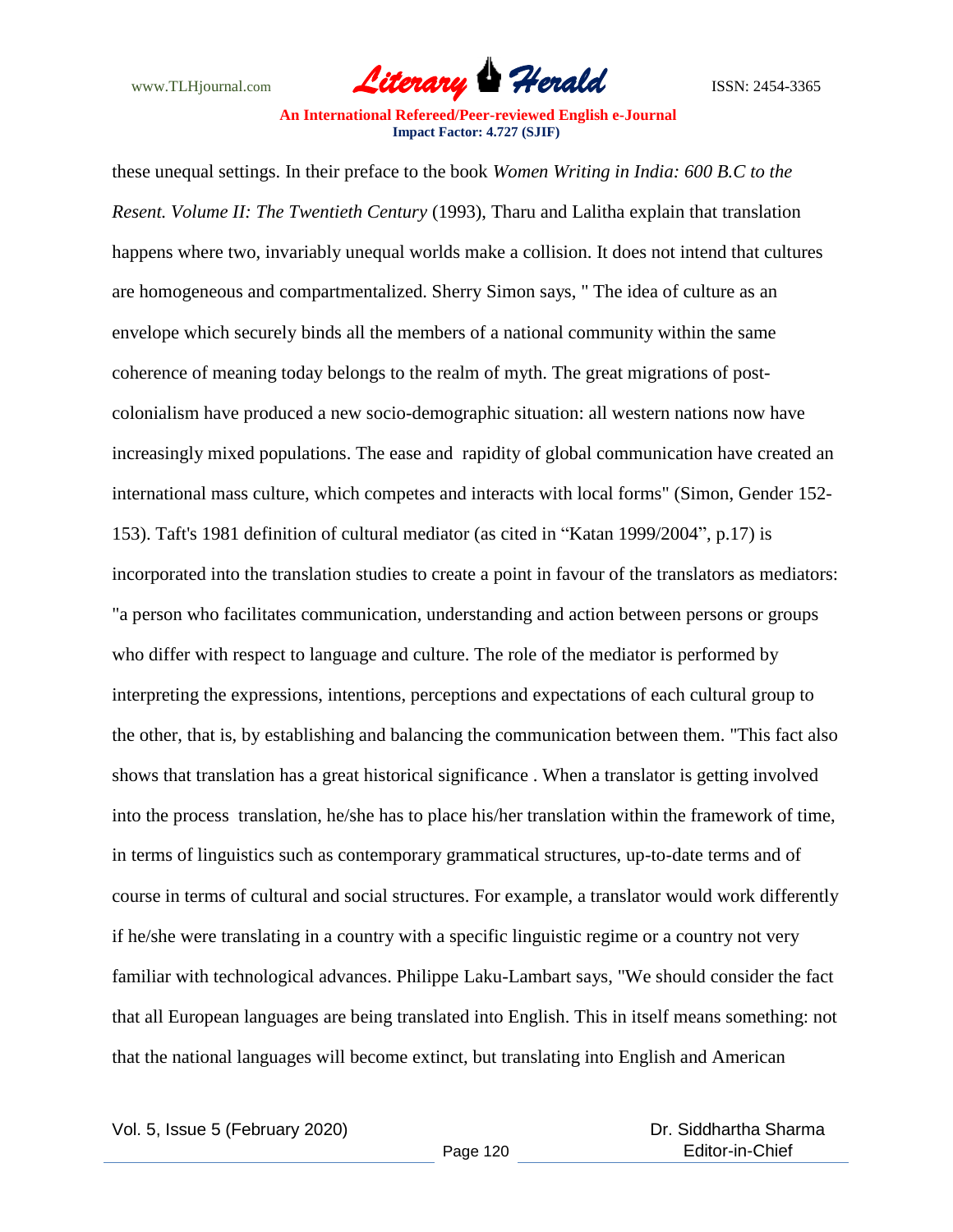

English will obviously have an effect on history" (Laku-Lambart, 1997). Again, according to Baker "What translators have had to say about their art / craft / science; how translations have been evaluated at different periods; what kinds of recommendations translators have made, or how translation has been taught;and this discourse is related to other discourses of the same period" (Baker, 2005:101). Benjamin says in his *Translation and the nature of Philosophy. A New Theory of Words* written in the year of 1989 that the analysis of historical episodes involves the process of translation since it is concerned with the re-expression of what is past in the present language."Translation implies that we have capacity to enter into the mind, the world, and the culture of the speakers or writers and we can express their thought in a manner that is not only parallel to the original, but also acceptable to the target language" (A. Duff). In the translator"s introduction to Freud"s *The Psychopathology of Everyday Life*, Anthea Bell writes, "Translators are always trying to get inside the minds of the authors on whom they are working" (Bell 2001: xliii). It means, to reflect the essence of the author"s original text, the translator must go through the process of psychoanalysis to know the author's psyche, persona and his surroundings. George Steiner again stresses upon the psychological and intellectual functioning of the mind of translators. Every translator have to lead their thought process philosophically while struggling to choose the best interpretations from various possible ones. "...the translators will always reconnect us, the readers, scolars and critics, with the function of the word as an isolated phenomenon and as a means of building a contexual situation of meanings and emotions...the translator's first and foremost concern, then must be continuous involvement in experiencing and defining the boundaries of meanings and associations surrounding each word" (Biguenet & Scchulte). Anthony Pym terms the question of "translation as an example for philosophy" (2007: 25). Like Philosophy, concepts and theories of translation stumbles between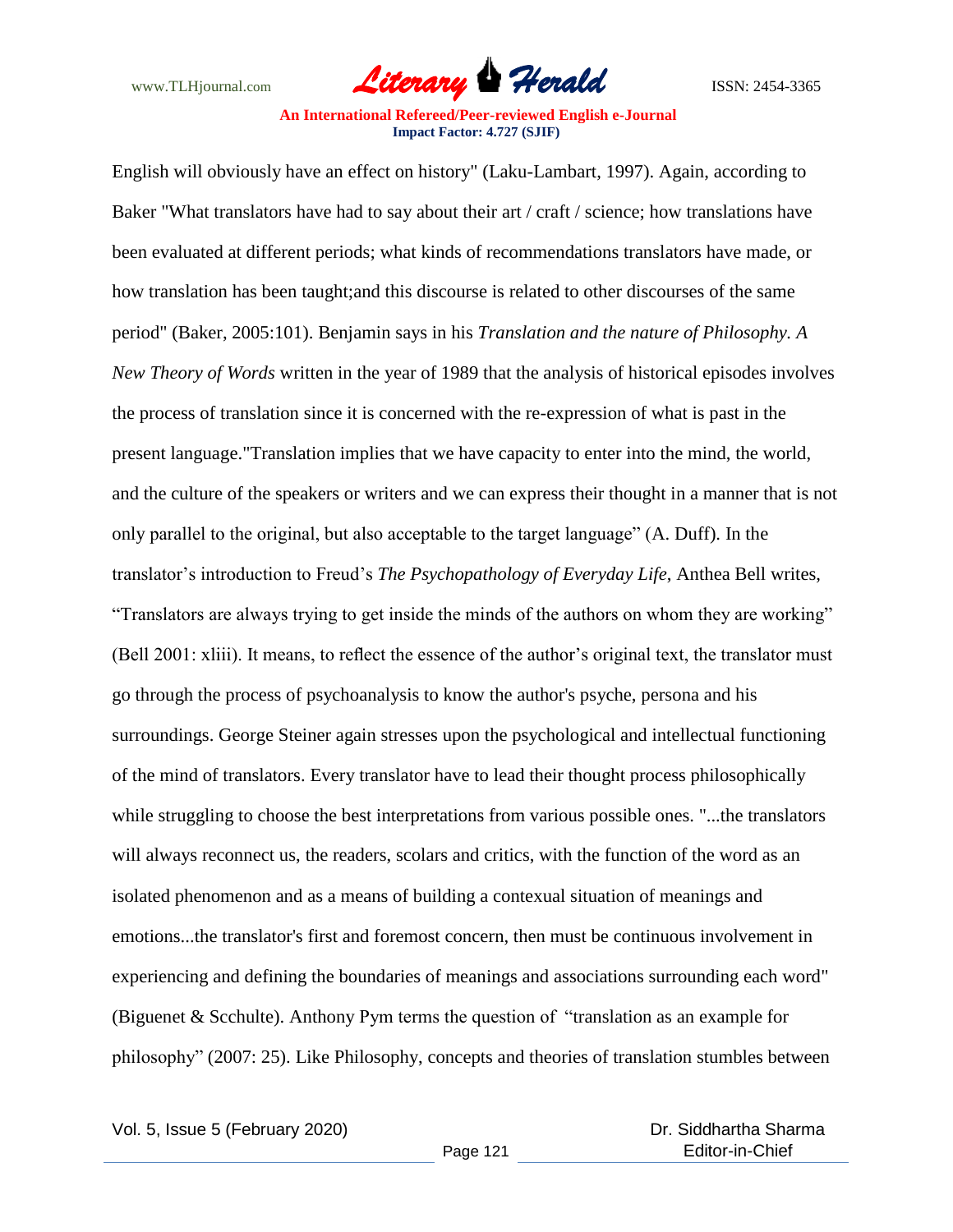

two unappealing extremes. At one extreme, translation is conceived of literal identity of meaning; at the other, it is completely impossible. Derrida agrees to this point. "The translator cannot be the author of the SL text, but as the author of the TL text has a clear moral responsibility to the TL readers" (Bassnett 2002:30). Newmark has said in his *The Traslator's Handbook* that the role of translator is important because they are committed to serve the "truth" in the society on 1989.For Derrida, deconstruction and translation are entwined and while translating, the notion of "*différance*" inevitably comes to the light. "Deconstruction challenges limits of language, writing and reading by pointing out how the definitions of the very terms used to discuss concepts set boundaries for the specific theories they describe. Derrida uses translation to raise questions regarding the nature of language and to suggest that in the process of translating, one can come as close as possible to that elusive notion or experience of differance which underlies their approach." (Gentzler, 1993:145). A translator decodes the meaning from the source language and reconstruct it in the target language. Derrida says in his *Des Tours de Babel*, "every translator is in a position to speak about translation" (1995:184). Dryden and Tytler wrote theoretical aspects of translation. Matthew Arnold delivered his famous lecture on translating Homer. So, the translators play the role of theorists. Moreover, since every word of one language may or may not have a corresponding or equivalent word in the other language, linguistic study or philology becomes an integral part for the purpose of translation. Meetham and Hudson state that translation is the process of replacement of a text in one language by a replacement of an equivalent text in another language in their work named as *Enclycopedia of Linguistics, Information and Control*.

### **Conclusion**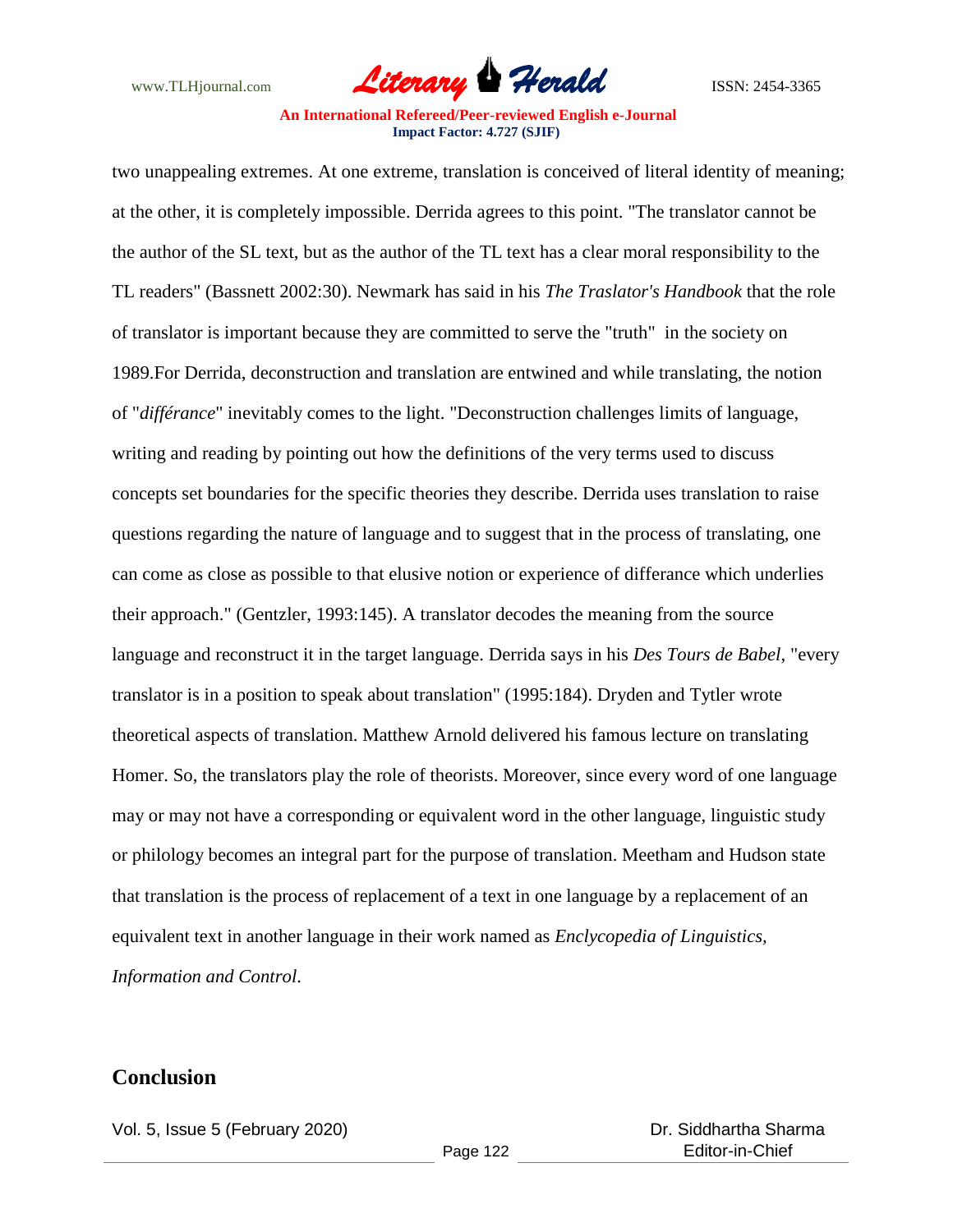

As the importance of the translator in our society was analysed above along with his/her function, what can be drawn as a conclusion is the fact that the different roles of a translator determine

his/her responsibilities towards the language, literature, culture and civilization.

# **Bibliography and References**

Alvarez, Roman & Vidal, M. Carmen-Africa (1996) *Translation Power Subversion* Multilingual Matters, Clevendon, England

Arrojo, Rosemary "The death of the author and the limits of the translators visibility in *Translation as Intercultural Communication- Selected Papers From The EST Congress- Prague* (1995) Snell-Hornby et al. (ed.), Benjamin Publishing, Amsterdam

Azabdaftari, B. 1997. Psychological Analysis of Translation Process. *Motarjem Journal*, Mashhad, Iran. 21 & 22: 7-12 (Translation).

Baker, Mona.(ed). 2005. *Routledge Encyclopedia of Translation Studies*. London: Routledge.

Bassnett, Susan. 2002. *Translation Studies*. 3rd ed. London; New York: Routledge.

Bell, A. (2001). "Translator's preface". In S. Freud (Ed.), *The psychopathology of everday life* (pp. xliii-xlviii). New York: Penguin.

Bell, Roger T., (1991) *Translation and Translating* Longman, London & New York

Benjamin, Andrew (1989) *Translation and the Nature of Philosophy. A New Theory of Words* London and New York: Routledge.

Biguenet, J. & Scchulte, R. (Eds.) (1989) *The Craft of the Translation* University Chicago Press, Chicago & London

Dubois, J. et al. (1973) *Dictionnaire De Linguistique* Larousse, Paris

Gentzler, Edwin (1993) *Contemporary Translation Studies* Routledge, London & New York Hartmann, R.R.K. & Stork, F.C. (1972) *Dictionary of Language and Linguistics* Applied Science, Amsterdam

Ivir,Vladimir "Procedures and Strategies for the Translation of Culture",in *Descriptive Translation Studies and Beyond*, ed. Gideon Tory (Amsterdam: John Benjamin,1995), pp 36-37.

Vol. 5, Issue 5 (February 2020)

Page 123